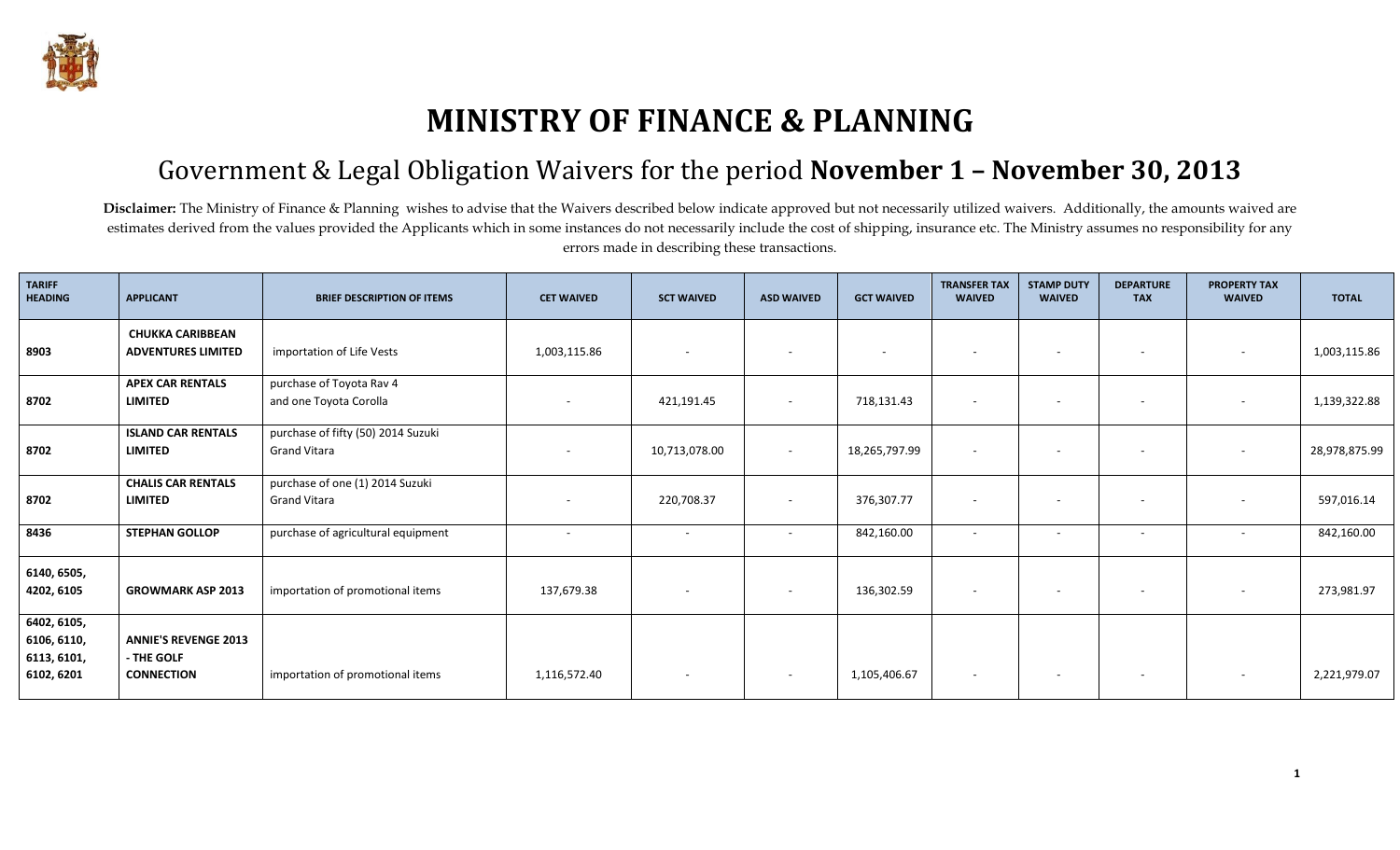

| <b>TARIFF</b><br><b>HEADING</b> | <b>APPLICANT</b>                           | <b>BRIEF DESCRIPTION OF ITEMS</b>         | <b>CET WAIVED</b> | <b>SCT WAIVED</b>        | <b>ASD WAIVED</b>        | <b>GCT WAIVED</b> | <b>TRANSFER TAX</b><br><b>WAIVED</b> | <b>STAMP</b><br><b>DUTY</b><br><b>WAIVED</b> | <b>DEPARTURE</b><br><b>TAX</b> | <b>PROPERTY TAX</b><br><b>WAIVED</b> | <b>TOTAL</b> |
|---------------------------------|--------------------------------------------|-------------------------------------------|-------------------|--------------------------|--------------------------|-------------------|--------------------------------------|----------------------------------------------|--------------------------------|--------------------------------------|--------------|
| 4802, 6505,                     | <b>ANNIE'S REVENGE 2013</b>                |                                           |                   |                          |                          |                   |                                      |                                              |                                |                                      |              |
| 6109, 7326,                     | - THE JAMAICA TOURIST                      |                                           |                   |                          |                          |                   |                                      |                                              |                                |                                      |              |
| 3924, 4819                      | <b>BOARD</b>                               | importation of promotional items          | 32,007.14         | $\overline{\phantom{a}}$ |                          | 31,687.07         | $\blacksquare$                       | $\overline{\phantom{a}}$                     | $\sim$                         | $\sim$                               | 63,694.21    |
|                                 | <b>HOLI-JAM CAR RENTALS</b>                | purchase of one 2013 Toyota Rav4***       |                   |                          |                          |                   |                                      |                                              |                                |                                      |              |
| 8702                            | <b>LIMITED</b>                             | amendment                                 |                   |                          |                          | 253,955.18        | $\blacksquare$                       |                                              |                                |                                      | 253,955.18   |
| 8436                            | <b>ROWLINGTON FARM</b>                     | importation of poultry houses             | $\sim$            | $\overline{\phantom{a}}$ | $\sim$                   | 7,540,027.44      | $\sim$                               | $\overline{\phantom{a}}$                     | $\sim$                         | $\sim$                               | 7,540,027.44 |
|                                 | <b>WIGTON WINDFARM</b>                     | importation of generator, three phase     |                   |                          |                          |                   |                                      |                                              |                                |                                      |              |
| 8537                            | <b>LIMITED</b>                             | pad mounted transformer and safety relays |                   |                          |                          | 2,001,811.65      | $\overline{\phantom{a}}$             |                                              |                                | $\overline{\phantom{a}}$             | 2,001,811.65 |
|                                 |                                            | purchase of 2013 Volkswagen Amarok        |                   |                          |                          |                   |                                      |                                              |                                |                                      |              |
| 8702                            | <b>DONNA MEREDITH</b>                      | *** this is a change                      |                   | $\overline{\phantom{a}}$ | $\overline{\phantom{a}}$ | 570,800.01        | $\blacksquare$                       | $\overline{\phantom{a}}$                     | $\sim$                         | $\sim$                               | 570,800.01   |
| 8702                            | <b>CARREN LIMITED</b>                      | purchase of five 2014 Toyota Yaris        | $\overline{a}$    | 842,633.52               | $\sim$                   | 1,436,690.15      | $\sim$                               | $\overline{\phantom{a}}$                     | $\sim$                         | $\sim$                               | 2,279,323.67 |
|                                 | <b>BOWLAS CAR RENTAL</b>                   |                                           |                   |                          |                          |                   |                                      |                                              |                                |                                      |              |
| 8702                            | <b>LIMITED</b>                             | purchase of one 2014 Mitsubishi lancer    |                   | 161,130.52               | $\overline{\phantom{a}}$ | 274,727.54        |                                      | $\overline{\phantom{a}}$                     | $\overline{\phantom{a}}$       |                                      | 435,858.06   |
| 6307, 6302,                     |                                            |                                           |                   |                          |                          |                   |                                      |                                              |                                |                                      |              |
| 3006, 7326,                     |                                            |                                           |                   |                          |                          |                   |                                      |                                              |                                |                                      |              |
| 4820, 3926,                     |                                            |                                           |                   |                          |                          |                   |                                      |                                              |                                |                                      |              |
| 9608, 3924                      | <b>TNEMEC COMPANY</b>                      | importation of promotional items          | 185,886.16        | $\overline{\phantom{a}}$ | $\sim$                   | 184,027.30        | $\overline{\phantom{a}}$             | $\sim$                                       | $\sim$                         | $\sim$                               | 369,913.46   |
|                                 | <b>ISLAND GIGS/BACK TO</b><br>THE ISLAND - |                                           |                   |                          |                          |                   |                                      |                                              |                                |                                      |              |
| 4911, 6109,                     | <b>GOVERNMENT MULE</b>                     |                                           |                   |                          |                          |                   |                                      |                                              |                                |                                      |              |
| 6506, 6302                      | <b>ISLAND EXODUS</b>                       | importation of promotional items          | 39,315.85         | $\sim$                   | $\sim$                   | 38,922.69         |                                      | $\overline{\phantom{a}}$                     | $\sim$                         |                                      | 78,238.54    |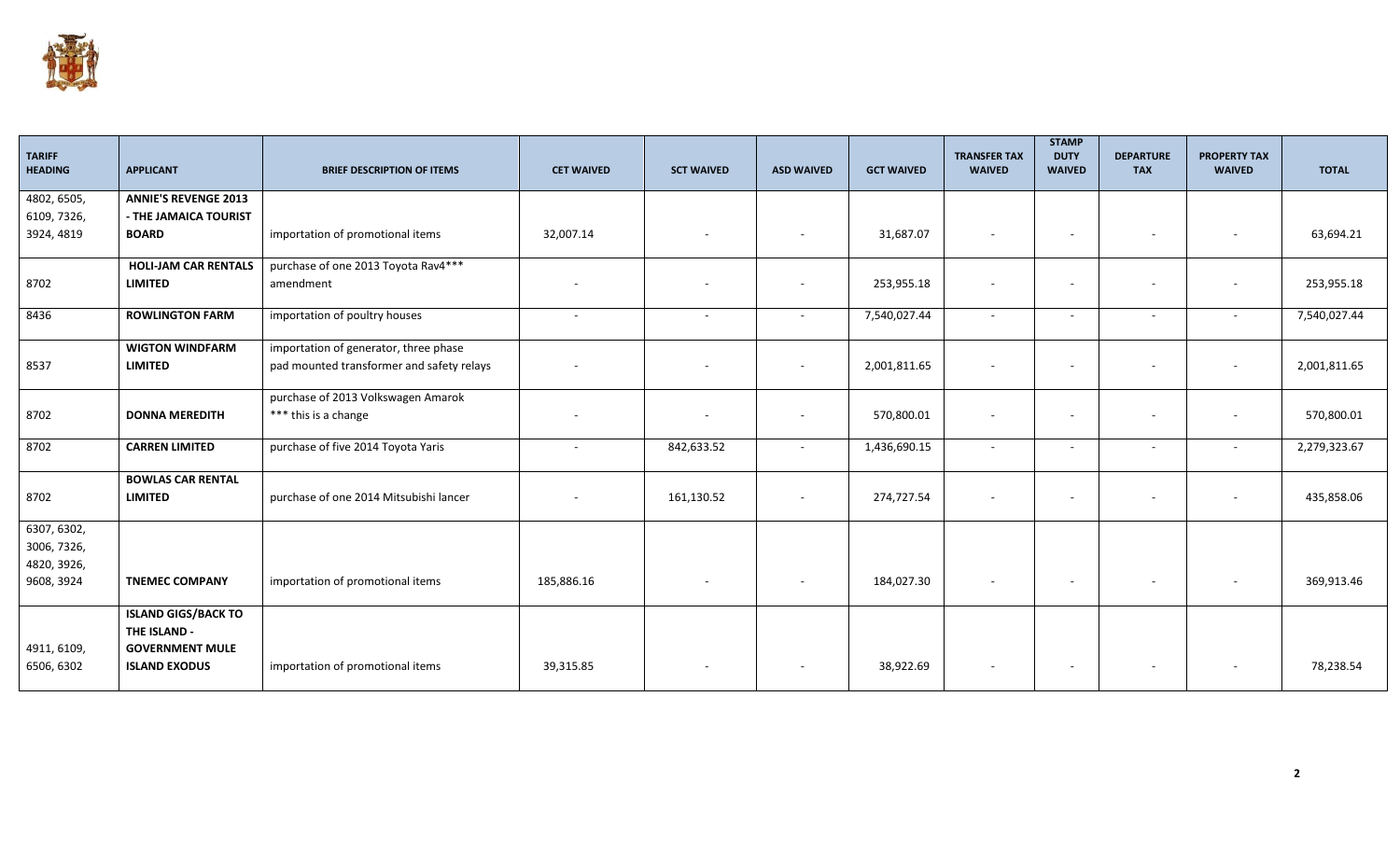

| <b>TARIFF</b><br><b>HEADING</b> | <b>APPLICANT</b>                                     | <b>BRIEF DESCRIPTION OF ITEMS</b> | <b>CET WAIVED</b>        | <b>SCT WAIVED</b> | <b>ASD WAIVED</b>        | <b>GCT WAIVED</b> | <b>TRANSFER TAX</b><br><b>WAIVED</b> | <b>STAMP</b><br><b>DUTY</b><br><b>WAIVED</b> | <b>DEPARTURE</b><br><b>TAX</b> | <b>PROPERTY TAX</b><br><b>WAIVED</b> | <b>TOTAL</b>  |
|---------------------------------|------------------------------------------------------|-----------------------------------|--------------------------|-------------------|--------------------------|-------------------|--------------------------------------|----------------------------------------------|--------------------------------|--------------------------------------|---------------|
| 6307, 4202,                     |                                                      |                                   |                          |                   |                          |                   |                                      |                                              |                                |                                      |               |
| 8479, 7318                      | <b>CAPITAL SAFETY</b>                                | importation of promotional items  | 83,573.95                | $\sim$            | $\overline{\phantom{a}}$ | 82,738.21         | $\overline{\phantom{a}}$             | $\sim$                                       | $\overline{\phantom{0}}$       | $\overline{\phantom{a}}$             | 166,312.16    |
| 3904, 6307                      | <b>GROWMARK ASP 2013</b>                             | importation of promotional items  | 14,265.88                |                   |                          | 14,123.22         |                                      |                                              |                                |                                      | 28,389.10     |
| 6505, 6109                      | <b>INNOVAGE LLC</b>                                  | importation of promotional items  | 188,821.89               | $\sim$            | $\sim$                   | 186,933.67        | $\overline{\phantom{a}}$             |                                              | $\overline{\phantom{0}}$       | $\sim$                               | 375,755.56    |
| 9007                            | <b>VISION-EASE LENS</b>                              | importation of promotional items  | 45,506.90                | $\sim$            |                          | 45,051.83         | $\overline{\phantom{0}}$             |                                              | $\sim$                         | $\overline{\phantom{0}}$             | 90,558.73     |
| 8903                            | <b>CHUKKA CARIBBEAN</b><br><b>ADVENTURES LIMITED</b> | importation of inflatable kayaks  | 124,308.09               | $\sim$            | $\overline{\phantom{a}}$ |                   |                                      | $\sim$                                       | $\overline{\phantom{0}}$       | $\overline{\phantom{0}}$             | 124,308.09    |
| 8702                            | <b>PAT'S TAXI AND CAR</b><br><b>RENTAL</b>           | purchase of Two 2014 Toyota Rav4  | $\overline{\phantom{a}}$ | 479,582.21        | $\overline{\phantom{a}}$ | 817,687.66        |                                      |                                              | $\sim$                         | $\sim$                               | 1,297,269.87  |
| <b>TOTAL</b>                    |                                                      |                                   | 2,971,053.50             | 12,838,324.07     | $\overline{\phantom{a}}$ | 34,923,290.07     | $\overline{\phantom{a}}$             |                                              | $\sim$                         | $\sim$                               | 50,732,667.64 |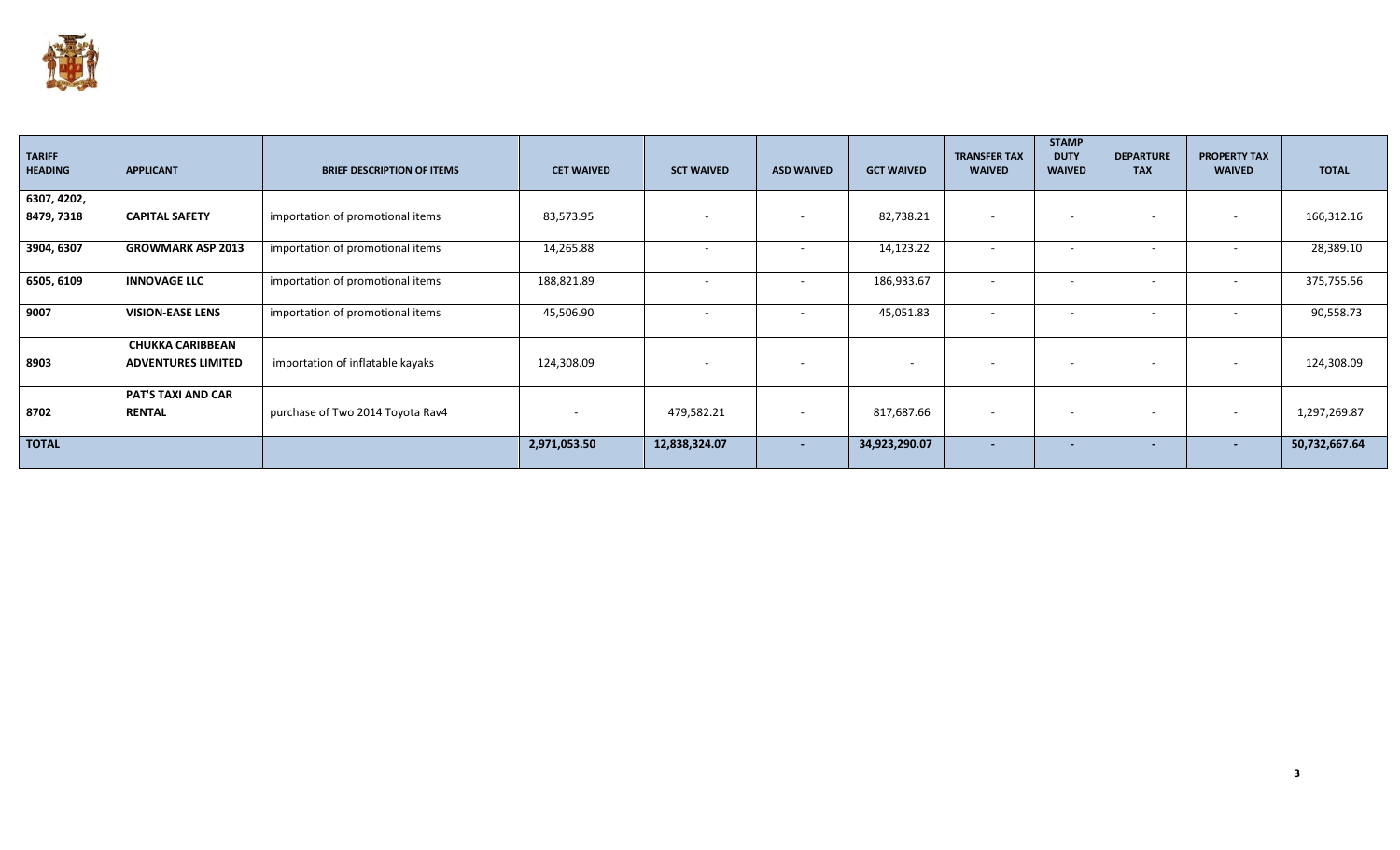

## De Minimis Waivers for the period **November 1 – November 31, 2013**

Disclaimer: The Ministry of Finance & Planning wishes to advise that the Waivers described below indicate approved but not necessarily utilized waivers. Additionally, the amounts waived are estimates derived from the values provided the Applicants which in some instances do not necessarily include the cost of shipping, insurance etc. The Ministry assumes no responsibility for any errors made in describing these transactions

| <b>TARIFF</b><br><b>HEADING</b> | <b>APPLICANT</b>         | <b>BRIEF DESCRIPTION OF ITEMS</b>                   | <b>CET WAIVED</b>        | <b>SCT WAIVED</b>        | <b>ASD WAIVED</b>        | <b>GCT WAIVED</b> | <b>TRANSFER TAX</b><br><b>WAIVED</b> | <b>STAMP</b><br><b>DUTY</b><br><b>WAIVED</b> | <b>DEPARTURE</b><br><b>TAX</b> | <b>PROPERTY TAX</b><br><b>WAIVED</b> | <b>TOTAL</b> |
|---------------------------------|--------------------------|-----------------------------------------------------|--------------------------|--------------------------|--------------------------|-------------------|--------------------------------------|----------------------------------------------|--------------------------------|--------------------------------------|--------------|
| 4202,9608,                      |                          |                                                     |                          |                          |                          |                   |                                      |                                              |                                |                                      |              |
| 4901,3926,                      | <b>JAMAICA BAR</b>       |                                                     |                          |                          |                          |                   |                                      |                                              |                                |                                      |              |
| 4008, 8471                      | <b>ASSOCIATION</b>       | importation of conference materials                 | 26,177.74                | $\overline{\phantom{a}}$ | $\overline{\phantom{a}}$ | 25,915.96         |                                      | $\sim$                                       | $\overline{\phantom{a}}$       |                                      | 52,093.70    |
| 8703                            | <b>ELAINE THOMPSON</b>   | purchase of 2014 Toyota RAV 4                       |                          | 548,556.86               | $\sim$                   | 543,071.29        | $\sim$                               | $\overline{\phantom{a}}$                     | $\overline{\phantom{a}}$       | $\sim$                               | 1,091,628.15 |
|                                 | <b>CHURNTON</b>          |                                                     |                          |                          |                          |                   |                                      |                                              |                                |                                      |              |
| 8703                            | <b>DOUGLAS</b>           | purchase of 2009 Toyota Voxy                        |                          | 301,017.60               | $\sim$                   | 298,007.42        |                                      | $\sim$                                       | $\overline{\phantom{a}}$       |                                      | 599,025.02   |
|                                 |                          | Additional duties payable on the purchase of Toyota |                          |                          |                          |                   |                                      |                                              |                                |                                      |              |
| 8703                            | <b>VILMA CHARLTON</b>    | Rav 4                                               | 464,036.93               |                          | $\overline{\phantom{a}}$ |                   |                                      | $\overline{\phantom{a}}$                     | $\overline{\phantom{a}}$       |                                      | 464,036.93   |
|                                 | OFFICE OF THE PRIME      |                                                     |                          |                          |                          |                   |                                      |                                              |                                |                                      |              |
| 7114                            | <b>MINISTER</b>          | procurement of Decorative Medals                    | 279,620.75               |                          | $\overline{\phantom{a}}$ |                   |                                      | $\sim$                                       | $\overline{\phantom{a}}$       | $\overline{\phantom{a}}$             | 279,620.75   |
| 8702                            | <b>NORA BLAKE</b>        | purchase of 2008 Nissan Dualis                      | $\overline{\phantom{a}}$ | 304,704.00               | $\overline{\phantom{a}}$ | 259,760.16        |                                      | $\overline{\phantom{a}}$                     |                                |                                      | 564,464.16   |
| 8702                            | <b>RACHEL ALLEN</b>      | purchase of 2013 Suzuki Grand Vitara                | $\overline{\phantom{a}}$ | 474,906.58               | $\sim$                   | 404,857.86        |                                      | $\overline{\phantom{a}}$                     | $\overline{\phantom{a}}$       | $\overline{\phantom{a}}$             | 879,764.43   |
| 8421,8533,                      |                          |                                                     |                          |                          |                          |                   |                                      |                                              |                                |                                      |              |
| 6903,6506,                      | <b>HUMAN</b>             |                                                     |                          |                          |                          |                   |                                      |                                              |                                |                                      |              |
| 3917,7326,                      | <b>EMPLOYMENT AND</b>    |                                                     |                          |                          |                          |                   |                                      |                                              |                                |                                      |              |
| 7412,8203,                      | <b>RESOURCE TRAINING</b> | importation of 1 40ft container with tools,         |                          |                          |                          |                   |                                      |                                              |                                |                                      |              |
| 3506,8205                       | (HEART)                  | equipment, accessories etc.                         |                          | $\sim$                   | $\sim$                   | 1,201,389.87      | $\overline{\phantom{a}}$             | $\overline{\phantom{a}}$                     | $\overline{\phantom{a}}$       | $\overline{\phantom{a}}$             | 1,201,389.87 |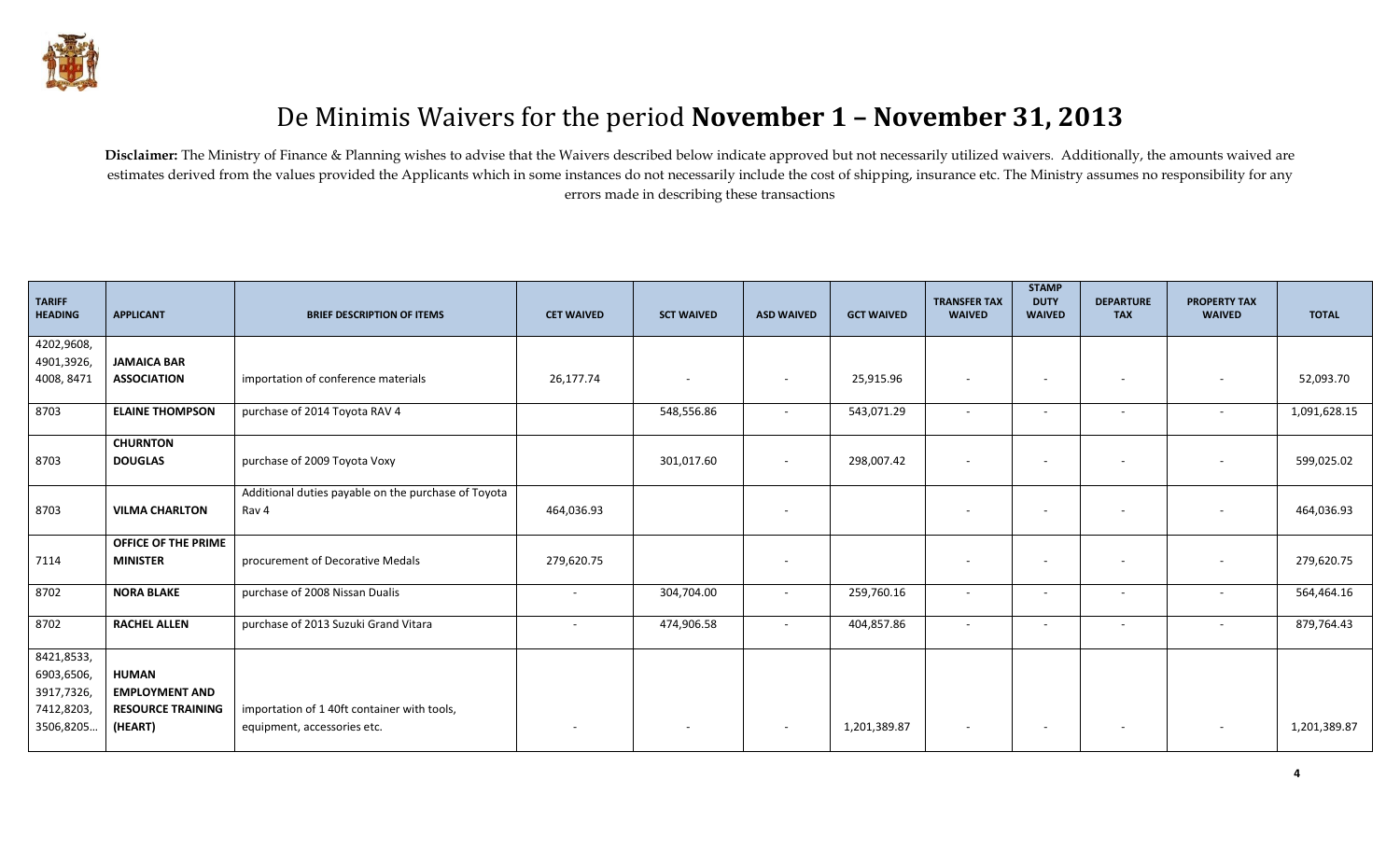

| <b>TARIFF</b><br><b>HEADING</b> | <b>APPLICANT</b>                     | <b>BRIEF DESCRIPTION OF ITEMS</b> | <b>CET WAIVED</b>        | <b>SCT WAIVED</b>        | <b>ASD WAIVED</b>        | <b>GCT WAIVED</b>        | <b>TRANSFER</b><br><b>TAX WAIVED</b> | <b>STAMP</b><br><b>DUTY</b><br><b>WAIVED</b> | <b>DEPARTURE</b><br><b>TAX</b> | <b>PROPERTY TAX</b><br><b>WAIVED</b> | <b>TOTAL</b> |
|---------------------------------|--------------------------------------|-----------------------------------|--------------------------|--------------------------|--------------------------|--------------------------|--------------------------------------|----------------------------------------------|--------------------------------|--------------------------------------|--------------|
| N/A                             | <b>LISA CLARKE</b>                   | relief from property              | $\sim$                   | $\sim$                   | $\sim$                   | $\sim$                   | $\sim$                               | $\sim$                                       | $\sim$                         | 2,750.00                             | 2,750.00     |
| N/A                             | <b>CHRISTINE</b><br><b>MCPHERSON</b> | relief from property              | $\overline{a}$           | $\overline{\phantom{a}}$ |                          | $\sim$                   | $\sim$                               | $\overline{\phantom{a}}$                     | $\sim$                         | 5,000.00                             | 5,000.00     |
| N/A                             | <b>GODFREY RANDALL</b>               | relief from property              | $\sim$                   | $\sim$                   | $\sim$                   | $\sim$                   | $\sim$                               | $\sim$                                       | $\sim$                         | 5,000.00                             | 5,000.00     |
| N/A                             | <b>FERDINAND HENRY</b>               | relief from property              | $\sim$                   | $\sim$                   | $\sim$                   | $\sim$                   | $\sim$                               | $\sim$                                       | $\sim$                         | 5,000.00                             | 5,000.00     |
| N/A                             | PETRONA CHAROO                       | relief from property              | $\sim$                   | $\sim$                   | $\overline{\phantom{a}}$ | $\sim$                   | $\sim$                               | $\overline{\phantom{a}}$                     | $\sim$                         | 2,000.00                             | 2,000.00     |
| N/A                             | <b>MILTON CHARLTON</b>               | relief from property              | $\sim$                   | $\sim$                   | $\sim$                   | $\sim$                   | $\sim$                               | $\sim$                                       | $\sim$                         | 3,000.00                             | 3,000.00     |
| N/A                             | <b>CORDIFF ELLIOTT</b>               | relief from property              | $\sim$                   | $\sim$                   | $\sim$                   | $\sim$                   | $\sim$                               | $\blacksquare$                               | $\sim$                         | 4,250.00                             | 4,250.00     |
| N/A                             | <b>LEONIE BEADLE</b>                 | relief from property              | $\sim$                   | $\sim$                   | $\overline{\phantom{a}}$ | $\sim$                   | $\sim$                               | $\overline{\phantom{a}}$                     | $\sim$                         | 2,375.00                             | 2,375.00     |
| N/A                             | <b>LURLINE TURNER</b>                | relief from property              | $\sim$                   | $\sim$                   | $\sim$                   | $\sim$                   | $\sim$                               | $\sim$                                       | $\sim$                         | 44,250.00                            | 44,250.00    |
| N/A                             | <b>EMELINE THOMAS</b>                | relief from property              | $\sim$                   | $\sim$                   | $\sim$                   | $\sim$                   | $\sim$                               | $\sim$                                       | $\sim$                         | 10,000.00                            | 10,000.00    |
| N/A                             | <b>RACHEAL BROWN</b>                 | relief from property              | $\sim$                   | $\sim$                   | $\sim$                   | $\overline{\phantom{a}}$ | $\sim$                               | $\sim$                                       | $\sim$                         | 1,250.00                             | 1,250.00     |
| N/A                             | <b>PHILLIP FORREST</b>               | relief from property              | $\overline{\phantom{a}}$ | $\sim$                   | $\overline{\phantom{a}}$ | $\overline{\phantom{a}}$ | $\sim$                               | $\sim$                                       | $\overline{\phantom{a}}$       | 2,500.00                             | 2,500.00     |
| N/A                             | <b>JEREMIAH COPELAND</b>             | relief from property              | $\sim$                   | $\sim$                   | $\overline{\phantom{a}}$ | $\overline{\phantom{a}}$ | $\sim$                               | $\blacksquare$                               | $\overline{\phantom{a}}$       | 2,000.00                             | 2,000.00     |
| N/A                             | <b>ENOCH TOMLINSON</b>               | relief from property              | $\sim$                   | $\sim$                   | $\overline{\phantom{a}}$ | $\overline{\phantom{a}}$ | $\sim$                               | $\sim$                                       | $\sim$                         | 5,750.00                             | 5,750.00     |
| N/A                             | <b>HYACINTH MARTIN</b>               | relief from property              | $\overline{\phantom{a}}$ | $\sim$                   | ٠                        |                          | $\overline{\phantom{a}}$             | $\blacksquare$                               | $\overline{\phantom{a}}$       | 4,250.00                             | 4,250.00     |
| N/A                             | <b>HYACINTH REID</b>                 | relief from property              | $\sim$                   | $\sim$                   | $\sim$                   | ÷.                       | $\sim$                               | $\sim$                                       | $\sim$                         | 1,500.00                             | 1,500.00     |
| N/A                             | <b>JOHANN DELGADO</b>                | relief from property              | $\sim$                   | $\sim$                   | $\overline{\phantom{a}}$ | $\overline{\phantom{a}}$ | $\sim$                               | $\sim$                                       | $\sim$                         | 14,500.00                            | 14,500.00    |